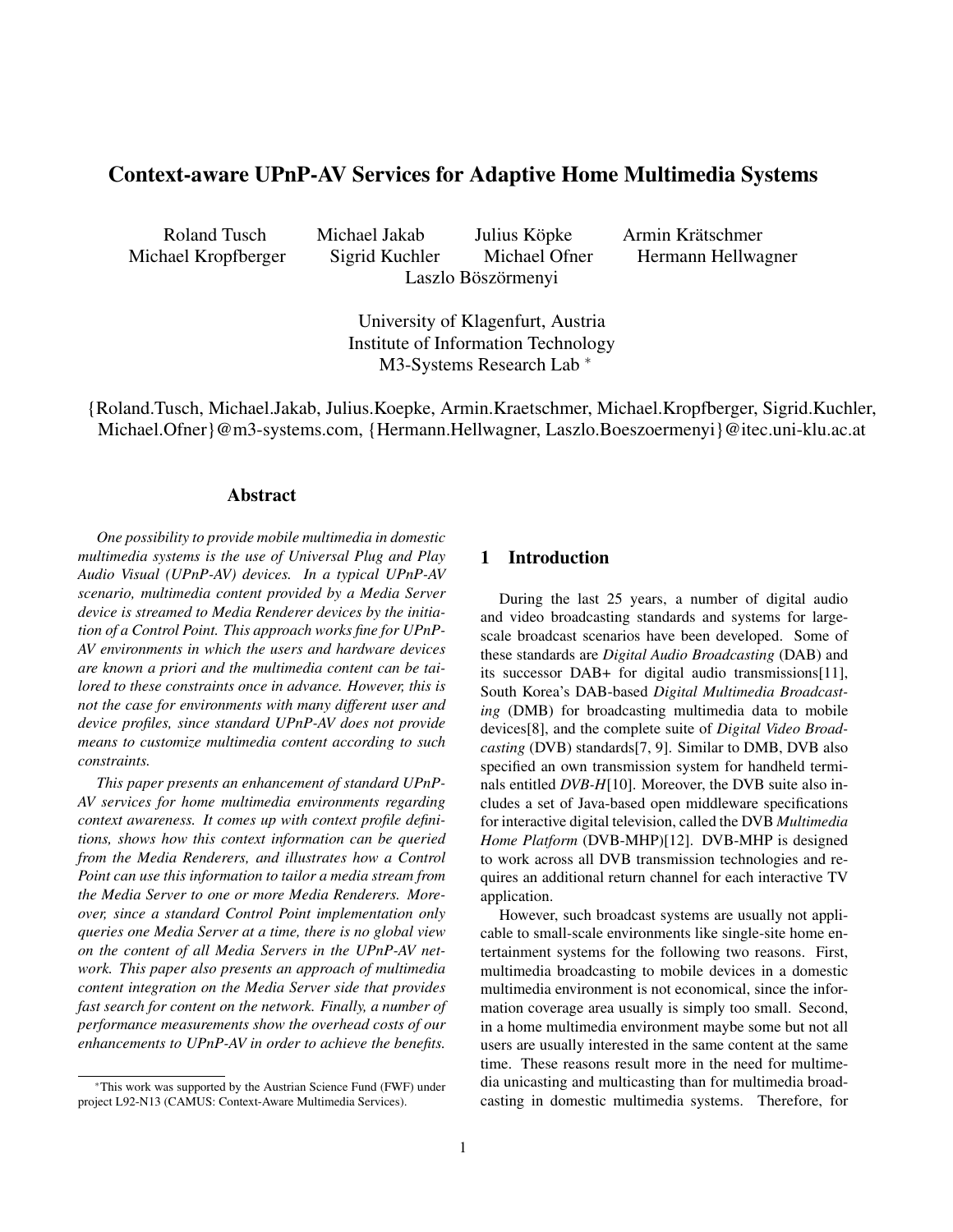home multimedia environments the widely accepted *Universal Plug and Play Audio Visual* (UPnP-AV)[30, 14] standard may be of interest, which is an extension of the original *Universal Plug and Play* (UPnP)[31] standard.

While *UPnP* enables automatic discovery of common devices and services in a local area network, *UPnP-AV* deals with multimedia devices and especially multimedia content. UPnP-AV specifies device and service descriptions for *Media Servers* and *Media Renderers*, which represent multimedia sources and multimedia sinks, respectively. In between these two device classes, a *Control Point* acts as a dispatcher of multimedia content. Metadata about the available multimedia content is provided to the Control Point via the Media Server's *Content Directory Service* (CDS). The Control Point queries the *CDS* for the desired content and initiates the playback of the appropriate streams on a Media Renderer, which in turn is responsible for the correct decoding and rendering of the streams.

However, today's *UPnP-AV* implementations have two major drawbacks which make their use difficult in a heterogenous home multimedia environment with several Media Servers and many different Media Renderers. First, standard Control Point implementations only query one Media Server at a time. If there is a larger number of Media Servers in the local area network, there is no global view on the content of all Media Servers in the network. This makes a search for specific content very difficult. Typically, the search is performed by browsing the content directories of all Media Servers. Second, the multimedia content must be consumed by the Media Renderers as provided by the Media Servers. There is no provisioning for customization of the media content to the capabilities of a Media Renderer device. A typical workaround to this problem in most *UPnP-AV* implementations is that if a Media Renderer is not able to render a specific format, the rendering of the stream can not be initiated at the Control Point.

This paper addresses these two drawbacks of today's *UPnP-AV* implementations. In Section 2, the notion of *Usage Context* for customizing multimedia content to different profiles like user and device profiles is introduced. Section 3 presents our *Integrating Media Server* which integrates multimedia metadata from all available Media Servers in the local network. Our extensible *Context-aware Media Renderer* is presented in Section 4. In Section 5, the internal behavior of our *Context-aware Control Point* is described by an example of a control and data flow. Section 6 comes up with performance evaluations of the *Integrating Media Server* and *Context-aware Media Renderer* implementations. Finally, Section 7 concludes the contribution of this paper to context-aware provisioning of mobile multimedia in domestic multimedia systems.

### 2 The Notion of Usage Context

Customization of multimedia content in multicasting or broadcasting systems is not an easy task, since multicasting implies that the delivered data is to be consumed by a number of consumers simultaneously, whereas personalization is rather a powerful content adaptation method for unicast content delivery scenarios. The usual goal of personalization is to deliver a customized version of multimedia content for exactly one consumer. However, there are already approaches of multimedia personalization in large-scale environments like 3DTV and terrestrial DMB (T-DMB), which are mainly based on multi-view video and multi-channel audio broadcasting techniques[21, 19]. Currently, these approaches are limited to adapting the content according to specific user profiles (i.e., the language, age, or interests of the consumers).

However, in mobile multimedia systems, customization is not limited to the user profile only. Besides the user profile, there are several other profiles which may also require an adaptation of the multimedia content. Especially in environments with a number of different mobile devices, additional constraints to the content delivery are imposed e.g. by the *terminal* and *location profiles*[23]. The terminal capabilities and the current location of the consumer device play an important role in distributed mobile multimedia systems.

To cope with all relevant profiles for multimedia content tailoring we introduced the notion of *Usage Context*. The following two subsections provide an overview of our usage context profiles, and of the three possibilities to add context awareness to *UPnP-AV*.

#### 2.1 Usage Context Profiles

Basically, a universal set of context profiles that is valid for all application areas does not exist, since context is always an issue of the interaction between a user and an application[3]. For example, in a small-scale *UPnP-AV*based home multimedia environment it may not be relevant which content the user consumed at what time. However, in a large-scale multimedia tour guide environment as described in [16] this information is definitively of interest to the system provider, since the content consumption history affects possible content demand in the future.

In general, there are three aspects of context which are valid for all application areas: (i) where you are, (ii) who you are with, and (iii) what resources are nearby[28]. For multimedia applications, these aspects have already been addressed in the *MPEG-21 Digital Item Adaptation* standard by the means of *Usage Environment Descriptions*[5, 32, 33]. For ubiquitous mobile devices like mobile phones the *User Agent Profile* (UAProf)[22] has been developed as a de facto standard for describing the resource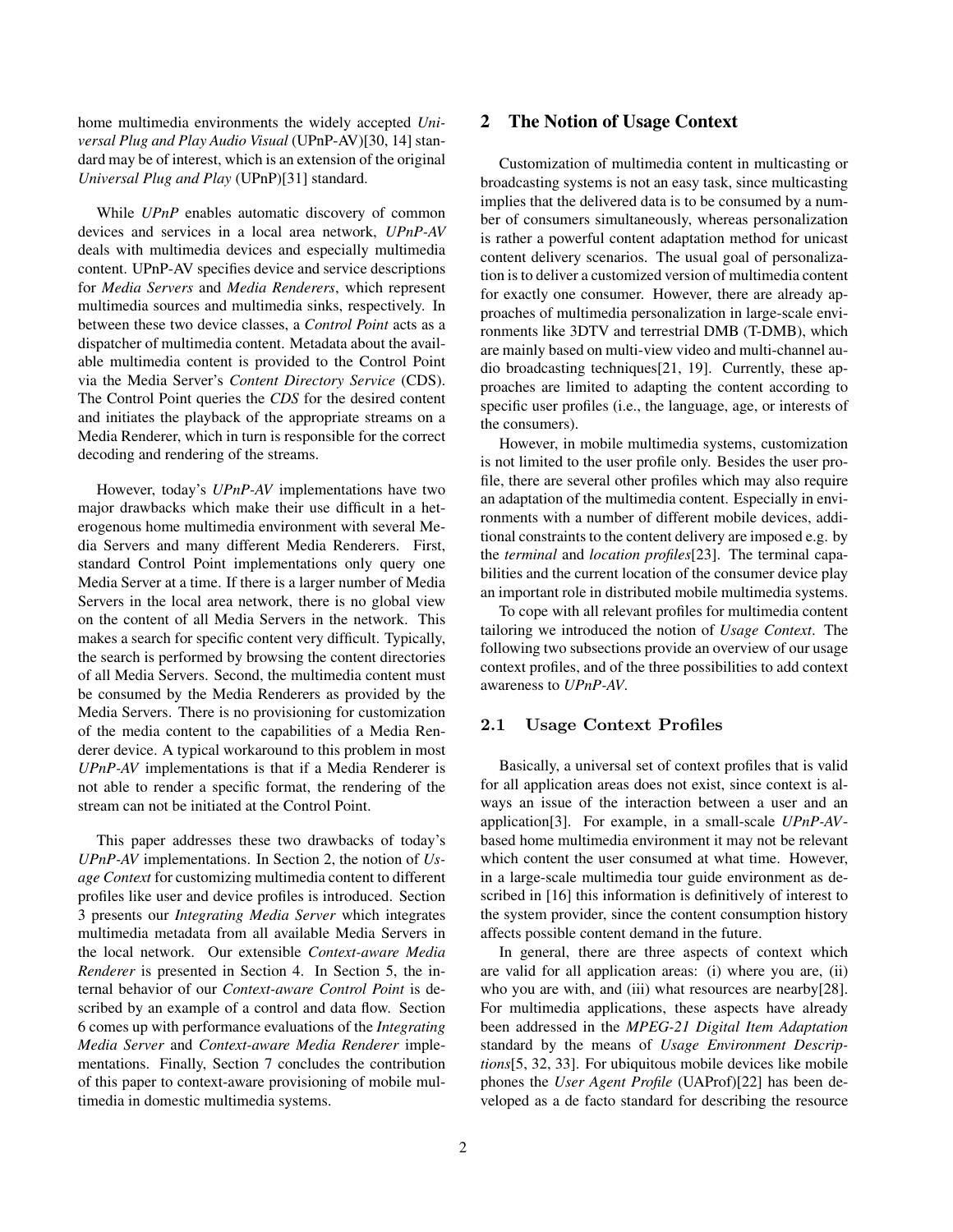aspect (i.e., the device profile). Moreover, UAProf also describes the preferences aspect, since it is based on the *Composite Capability/Preference Profiles* (CC/PP)[34] vocabulary extension of the *Resource Description Framework* (RDF)[35].

However, neither the MPEG-21 DIA's Usage Environment nor the CC/PP-based UAProf profiles contain sufficient information regarding the context profiles needed by our context-aware application domains, including the context-aware UPnP-AV services and the context-aware large-scale tour guide application[16]. Thus, we derived an own context model for our context-aware multimedia services. An overview of this *XML Schema*-based model is given in Figure 1.



# **Figure 1. General Usage Context Model for our Context-aware Multimedia Services**

Basically, this context model includes the four profiles *User*, *Device*, *Network*, and *Location Profile*. These profiles are required for all of our application domains and represent the four profiles needed by the context-aware UPnP-AV services. The *User Profile* collects data about the characteristics of the user like preferred language, age, interests, and presentation preferences (like audio only and video only for handicapped persons, or mixed). The *Device Profile* delivers information about the hardware and software properties of the consumer device (see Figure 2). For context-aware UPnP-AV services, the *Device Profile* is one of the most important profiles for content adaptation.

The *Network Profile* gathers data about available networks including average bit rate, reliability, latency, and transmission costs. And the *Location Profile* provides information about the current location of the consumer device, according to the used localization technique[27]. For context-aware UPnP-AV services in domestic multimedia environments, localization techniques using Bluetooth and/or Radio Frequency ID (RFID) technology are suitable.

In addition to these four basic profiles, three further profiles (*Time*, *Ambient*, and *Visitor Profiles*) are required for our large-scale multimedia tour guide application. They are not used by the context-aware UPnP-AV services, but for the sake of application domain comparison they are men-



**Figure 2. The Device Profile as a Composition of Hardware and Software Profiles**

tioned here. The *Time Profile* tracks the current system time of the content consumption. Current environmental conditions including weather, temperature, and air conditions are collected by the *Ambient Profile*. And finally, the *Visitor Profile* tracks the content consumption history of a tourist, as well as the data about her/his vacation, such as location, date of arrival, date of departure, and number of persons.

# 2.2 Adding Context Awareness to UPnP-AV

As mentioned in Section 1, one major drawback of the UPnP-AV specification is that the multimedia content must be consumed by the Media Renderers as provided by the Media Servers. The only adaptation step existing Control Point implementations typically perform is to avoid the rendering of a Media Server's media stream on a Media Renderer if the renderer is not able to deal with the coding format of the stream or if the renderer does not support any provided transport protocol of the Media Server.

To overcome this drawback, two improvements can be added to UPnP-AV services. First, the Media Renderer can be extended with means for querying the current usage context (see previous Section 2.1) on the renderer device. Second, the Control Point may incorporate a content transcoding application, which adapts a Media Server's media stream to a given usage context, before the content is delivered to the Media Renderer.

Basically, there are three possibilities to enhance a standard UPnP-AV Media Renderer with context provisioning[20]. First, a selected service of the Media Renderer can be extended by an additional action which re-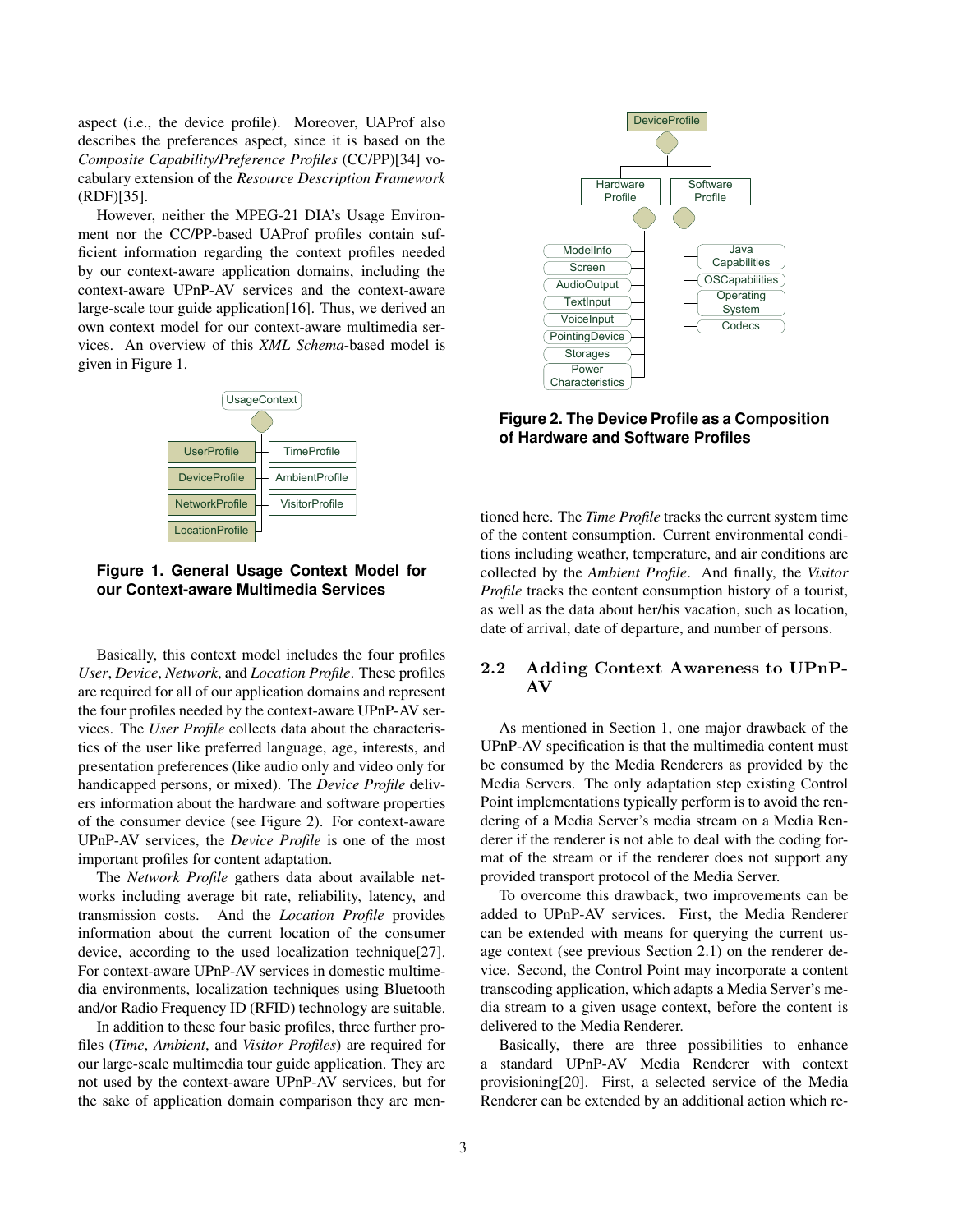turns the current context information. An *enhanced* Control Point may then call this action to acquire the desired information. Second, a selected service of the Media Renderer can be extended with a set of state variables describing the context. A Control Point may query these variables to acquire the context via UPnP-AV's eventing mechanism. And third, the Media Renderer can be extended with a new service which encapsulates the before mentioned variables, provides actions to query them and offers eventing for the notification of value changes to these variables.

All three possibilities have their advantages and disadvantages. Our decision to extend the Media Renderer's *Connection Manager* service by an additional *GetContext-Info* action is described in Section 4. The Control Point's usage of the context data for customizing a media stream is presented in Section 5.

# 3 The Integrating Media Server

To overcome the first drawback of standard UPnP-AV mentioned in Section 1, an *Integrating UPnP-AV Media Server* was implemented[15]. Figure 3 illustrates the steps undertaken to integrate multimedia metadata from *n* UPnP-AV Media Servers in the network.



**Figure 3. Metadata Integration from UPnP-AV Media Servers**

When a Media Server starts up, it first fills its own *Content Directory* with metadata obtained from locally available multimedia sources (i.e., files from the file system or live sources). The gathered metadata is then provided to a Control Point via the Media Server's *Content Directory Service* (CDS). In the next step, the *Integrating Media Server* browses the CDS of each detected Media Server, and integrates its metadata into its own CDS. In order to be able to connect to other Media Servers, the Integrating Media Server implements its own Control Point, which listens to arrivals and departures of Media Servers in the UPnP-AV network, and performs metadata integration or segregation steps, respectively.

Integrating metadata views from a remote Media Server does not simply mean an exact import of them to the local CDS. While the latter approach is also known as *metadata mirroring*[13], *metadata integration* enhances metadata mirroring by reorganizing the mirrored metadata into one unified view[15]. For example, in Figure 3 the metadata view *All Tracks* on Media Server 1 and the metadata view *Albums* on Media Server n are integrated to a metadata view *Artists* on the Integrating Media Server.

The multimedia data itself remains on the origin Media Servers and is referenced as a resource in *DIDL-Lite*based media item descriptions. DIDL-Lite[29] is a subset of MPEG-21's *Digital Item Declaration Language* (DIDL)[4] used in UPnP-AV. It is also based on XML as DIDL, but its schema restricts the possible metadata fields to the UPnP and *Dublin Core*[6] namespaces. Listing 1 shows an example DIDL-Lite response of Media Server 1 to a *Browse* action call of the Integrating Media Server's Control Point. The *res* element provides information about the media item's encoding properties, as well as the URL to use for requesting the media item.

| <didl-lite></didl-lite>                                      |
|--------------------------------------------------------------|
| <container <="" id="100" parentid="10" td=""></container>    |
| childCount="3" restricted="1">                               |
| <dc:title>All Tracks</dc:title>                              |
| <upnp:class></upnp:class>                                    |
| object.container.musicContainer                              |
|                                                              |
|                                                              |
| <item id="101" parentid="100" restricted="1"></item>         |
| <dc:title>Dancing Queen</dc:title>                           |
| <upnp:artist>Abba</upnp:artist>                              |
| <upnp:album>Arrival</upnp:album>                             |
| <upnp:genre>Pop</upnp:genre>                                 |
| <res <="" duration="0:03:52.110" size="3482846" td=""></res> |
| protocolInfo="http-get: *: audio/mpeq: *" >                  |
| http://192.168.1.5:9001/disk/101.mp3                         |
| <upnp:class></upnp:class>                                    |
| object.item.audioItem.musicTrack                             |
|                                                              |
|                                                              |
|                                                              |
|                                                              |

**Listing 1. An Example Media Item Description**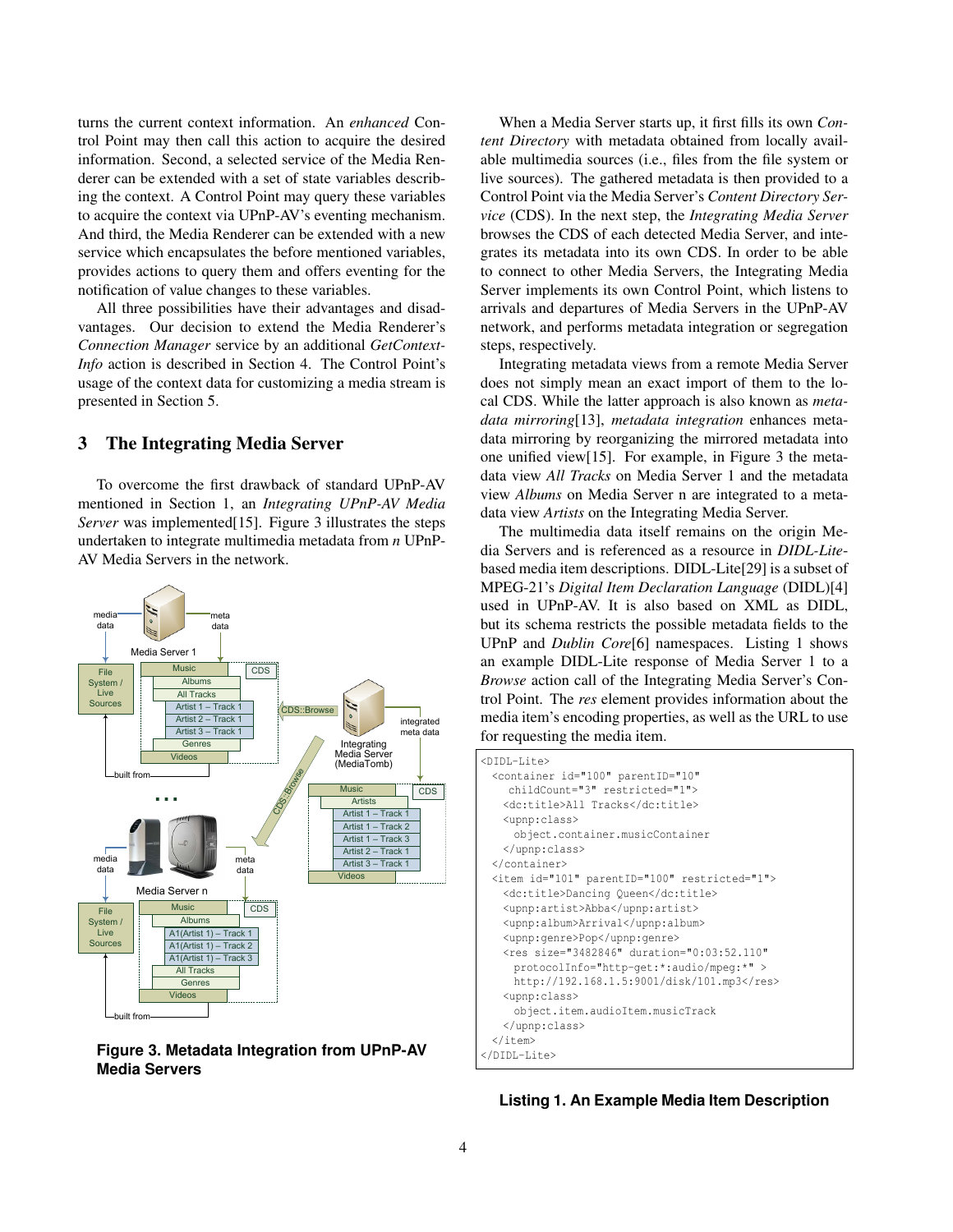For the implementation of the Integrating Media Server the open source UPnP-AV Media Server *MediaTomb*[24] and the open source UPnP-AV stack *libupnp*[2] were used.

The presented approach of metadata integration brings two major advancements for Control Points compared to standard UPnP-AV. First, the Integrating Media Server can easily implement the optional *Search* action to enable a Control Point to query the integrated view of metadata for certain multimedia content, even though some Media Servers do not implement this action themselves. And second, the integration step allows to reorganize the metadata in customizable views to customize the multimedia content provisioning according to the profiles of the Usage Context.

# 4 The Context-aware Media Renderer

The architecture of our context-aware UPnP-AV Media Renderer is kept generic in order to be able to use any existing UPnP or non-UPnP enabled media player as media renderer[18]. Figure 4 provides a conceptual view on this architecture. Existing media players like the *MPlayer*[25] or the *VLC*[26] can be used by our Media Renderer to playback media streams from a UPnP-AV Media Server. While the VLC itself is already UPnP-AV enabled, the standard MPlayer currently does not have support for UPnP-AV. Neither of them is context-aware by default. Our generic Media Renderer architecture allows to integrate the binary version of any supported media player and hence turns it into UPnP-AV enabled. This is achieved by a *Player Wrapper* inside the Media Renderer, which delegates selected action requests to the Media Renderer's *AV Transport*, *Rendering Control*, and *Connection Manager* services to a concrete player instance. In our prototype implementation of the Media Renderer, the MPlayer has been chosen as media player, and an *MPlayer Wrapper* delegates all requests to a running MPlayer instance. The wrapper is also responsible for returning all results of the MPlayer instance to the Media Renderer's calling services.

The ability to publish its context is added to the Media Renderer by extending its *Connection Manager* service with an additional *GetContextInfo* action. This approach has the advantages that (i) it is the responsibility of the Control Point to obtain the context from the Media Renderer, and (ii) the Control Point is also able to control the additional traffic overhead generated by context data. If context awareness were instead realized by eventing, the additional generated network load would have depended on the change frequency of the evented context properties. Considering very dynamic context properties such as *Storages* of the *Device Profile*, UPnP-AV's eventing mechanism may generate a large number of events during a Media Renderer session, since the available memory in the local storage subsystem may often change during a session. Although UPnP-



**Figure 4. Conceptual View on the Generic UPnP-AV Media Renderer Architecture**

AV provides the concept of *deferred eventing* by the use of thresholds, the eventing behavior is not desirable in many cases, since the transmission of each event generates considerable additional load on the network. On the other hand, the *pull-based* approach to receiving context information from the Media Renderer has the drawback that the Control Point has to periodically query the *GetContextInfo* action. But comparing the advantages and the disadvantages of both approaches, using an additional action is the right decision. Section 6.2.2 provides some performance figures about the costs of calling this action on two different renderer devices.

#### 5 The Context-aware Control Point

Besides the Control Point implementation for metadata integration in the Integrating Media Server presented in Section 3, we also developed a full implementation of a *Context-aware Control Point*[20]. This Control Point operates as dispatcher of media streams from a Media Server to available Context-aware Media Renderers. Figure 5 illustrates an action call sequence for initiating the rendering of a media stream on a Context-aware Media Renderer.

First, the Control Point queries the Usage Context from the Connection Manager service as soon as it connects to a new Media Renderer. In step two, it queries the metadata item for the selected media item from the Integrating Media Server. At this point it has to be mentioned that our Contextaware Control Point provides a Web-based user interface for browsing and searching content. In the example of Figure 5, the Media Renderer selects a media item via this interface. Thus, this example illustrates a pull-based unicast scenario. However, a push-based multicast scenario can also be realized. In the third step, an internal *Adaptation Engine* of the Control Point is used to initiate an adaptation of the media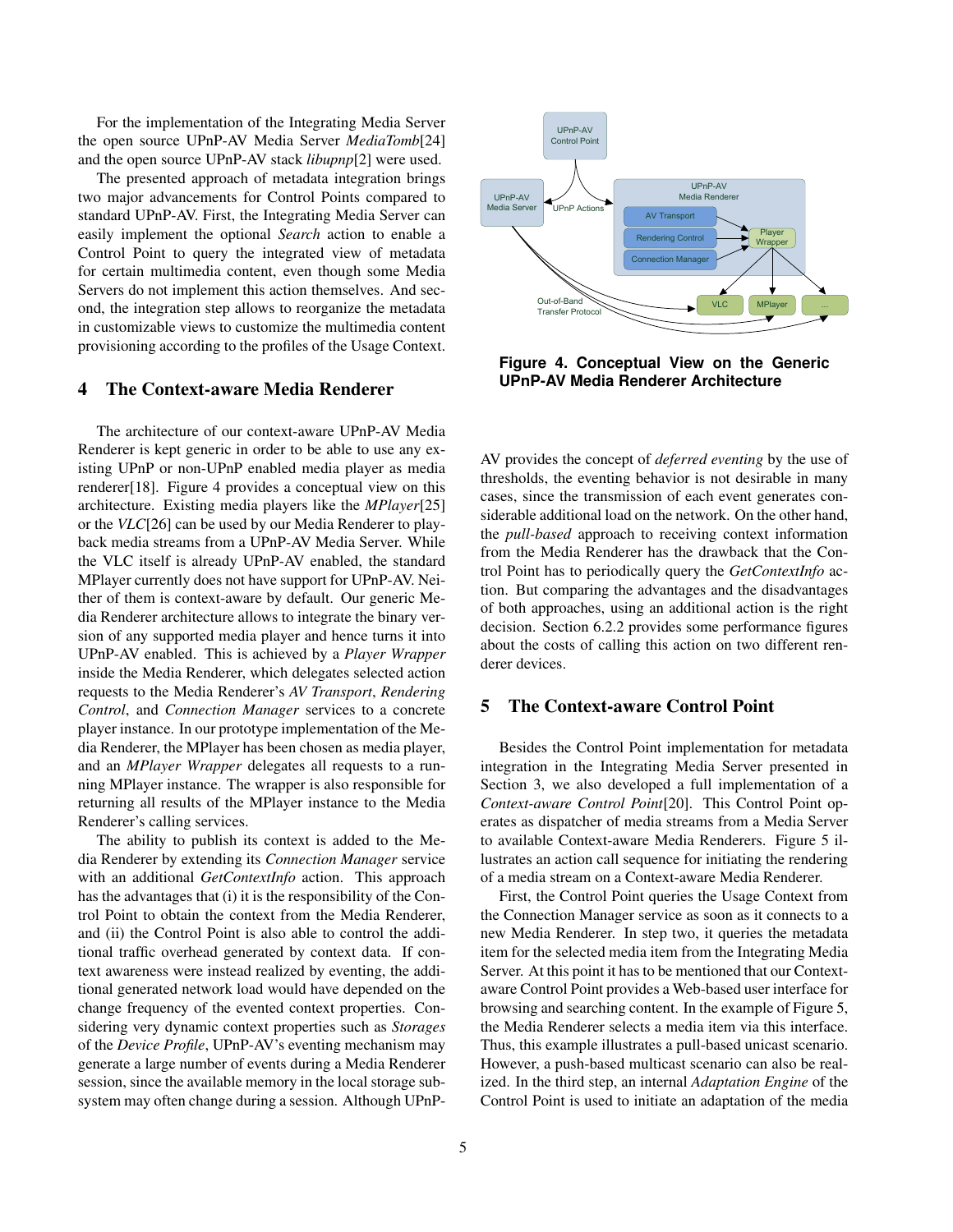

**Figure 5. Action Call Sequence of the Context-aware UPnP-AV Control Point**

item according to the given Usage Context. This is achieved by incorporating our transcoding service *Transcoding Media Cache* (TMC), which is able to transcode and compose multimedia streams from various input to various output formats[17]. The transcoding of the media item does not take place at this step, it is only initiated by the Adaptation Engine by rewriting the URL in the item's metadata to point to the TMC, and subsequently calling the action *SetAVTransportURI* of the Media Renderers *AV Transport* service with this rewritten URL as parameter (step four). In step five, the Context-aware Media Renderer requests the media item from the TMC, which in turn fetches the original media item from the corresponding Media Server (step six), and transcodes the media item according to the transcoding parameters set by the Adaptation Engine (step seven). Finally, the adapted stream is sent to the Media Renderer by the use of an out-of-band (i.e., non-UPnP) transport protocol. The steps six and seven can be omitted if the TMC already has a cached version of the requested stream for the given Usage Context.

## 6 Performance Evaluation

The following two subsections evaluate the performance overhead costs of our approach to extend the UPnP-AV Media Server *MediaTomb* with media item integration capabilities and to implement a UPnP-AV Media Renderer by the use of the non-UPnP-AV-enabled third party media player *MPlayer*, respectively.

## 6.1 Integrating Media Server

Figures 6(a) and 6(b) illustrate the overhead of the integration of media items in the UPnP-AV Integrating Media Server, compared to the construction of the content directory from a file system as performed by the *MediaTomb* Media Server. The comparison is based on five data sets containing 1000, 2000, 3000, 4000, and 5000 media items from a remote MediaTomb Media Server and the same number of files from a local file system, respectively[15]. As test items, common media items and files from music albums were used. The integration times were measured in an insulated Fast Ethernet LAN.

The integration overhead steadily increases with the number of media items to retrieve from the remote Media-Tomb Media Server. While the integration overhead for 1000 items is rather low with about 7%, it increases to about 44% for 5000 items. Although the increase is not strictly linear, it shows a linear gradient of 9.2% for 1000 additional media items on average. This overhead increase is mainly due to the protocol overhead imposed by UPnP-AV, accompanied by the continuous UPnP-AV *Browse* actions, which have to be called on the remote MediaTomb Media Server's *CDS* to query for all available remote media items. This integration overhead is acceptable for an adaptive domestic multimedia system, where the number of media items is seldom higher than 10000 media items (causing an integration overhead of at least 92%) and the frequency of integration activities is rather low.

# 6.2 Context-aware Media Renderer

#### 6.2.1 CPU and RAM Utilization Overhead

The CPU and RAM utilization overhead of the contextaware UPnP AV Media Renderer wrapping the MPlayer as player instance was evaluated using the test setup depicted in Figure 7.

On the right side, a Tablet PC running Windows XP (SP2) is used as control and content device. This device runs one instance of the Integrating UPnP-AV Media Server and one instance of the Context-aware UPnP-AV Control Point. In this test case, the media server does not integrate any content from other media servers. Instead, its *CDS* simply offers one system stream (i.e., a composed stream of one video and one audio elementary stream) in four variations regarding bit rate and resolution. Table 1 illustrates the properties of these four stream variations. Note that even though  $V_4$  has the highest resolution, it has the lowest bit rate (actually equal to  $V_1$ ). Video elementary streams are encoded as MPEG-4 SimpleProfile@Level3, audio streams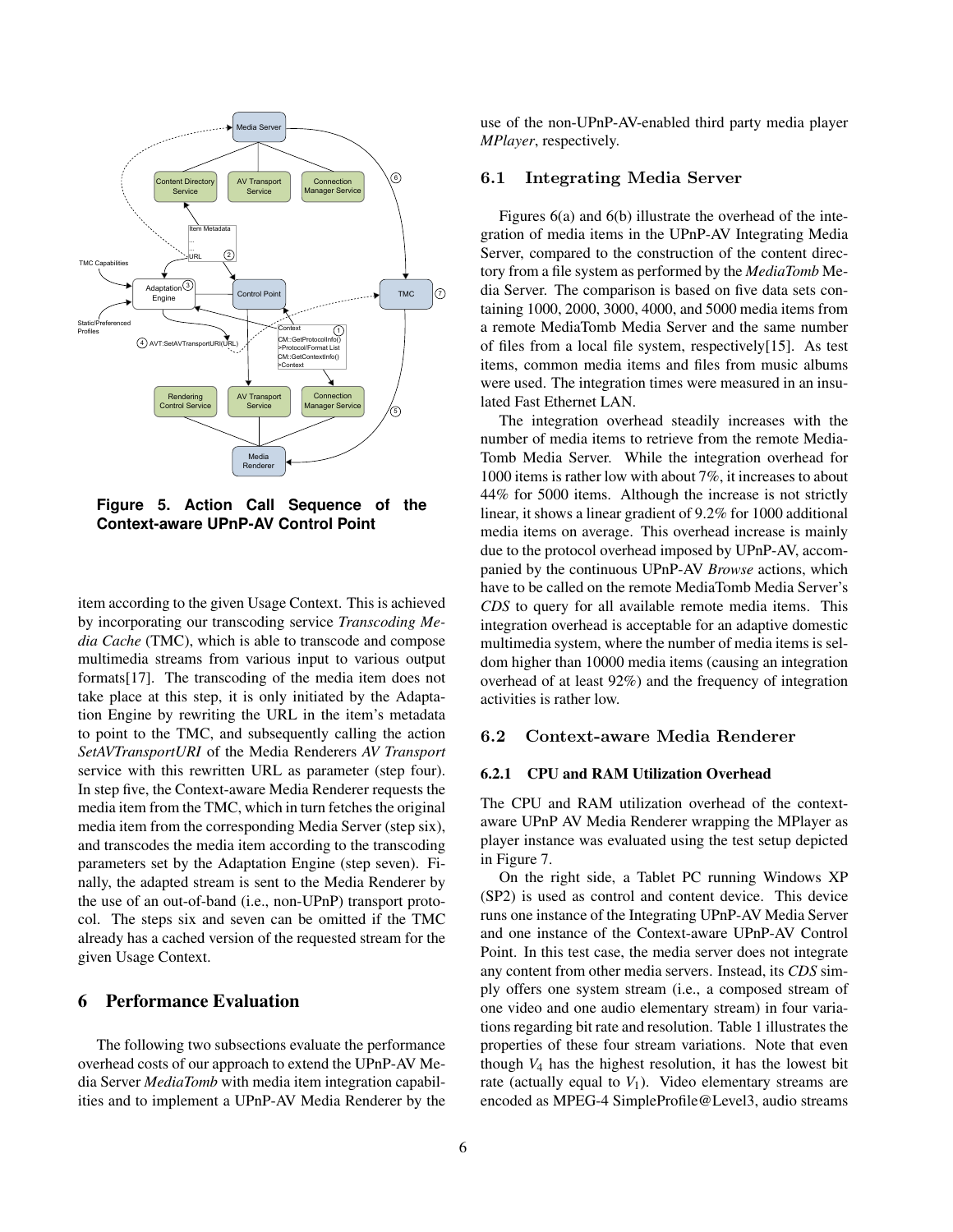

(a) Build Times from File System vs. Integration Times



(b) Integration Overhead

# **Figure 6. Overhead of Integrating Media Items**

are commonly encoded as MPEG-1@Layer3. All stream variations have a duration of 18 seconds in playback time. The context awareness of the Control Point is not used in this test case either, since the video variations are already prepared and available to the *CDS* of the Media Server.

| Variation          | Resolution | Video Bit Rate | Audio Bit Rate | <b>Total Bit Rate</b> |
|--------------------|------------|----------------|----------------|-----------------------|
|                    | 320x240    | 200 kbps       | 64 kbps        | 264 kbps              |
| $V_2$              | 352x208    | 464 kbps       | 64 kbps        | 528 kbps              |
| V3                 | 352x208    | 500 kbps       | 64 kbps        | 564 kbps              |
| $\scriptstyle V_4$ | 800x480    | 200 kbps       | 64 kbps        | 264 kbps              |

#### **Table 1. Test Stream Variations**

On the left side of Figure 7, two renderer devices are used for evaluating the performance of the Context-aware UPnP-AV Media Renderer. The first renderer device is a Nokia N770 Internet Tablet running the Internet Tablet OS 2006 (Maemo 2.2 [1]). It ships with a 252 MHz *Texas Instruments* CPU, 64 MB RAM, 128 MB Flash memory, and a widescreen display with a maximum video resolution of 800x480 pixels. The second renderer device is a common Desktop PC running Ubuntu Linux 6.1, with an *Intel Pentium 4* 2.53 GHz processor and 128 MB RDRAM installed, providing a maximum video resolution of 1920x1200 pix-



Desktop PC (Linux, Ubuntu)

**Figure 7. UPnP-AV Media Renderer Performance Test Setup**

els.

Before discussing the CPU and RAM utilization overhead of the Context-aware Media Renderer, the CPU and RAM utilization of both the Media Renderer and the MPlayer on the Nokia N770 device are illustrated in Figures  $8(a) - 8(b)$  and  $9(a) - 9(b)$ , respectively. Figures  $8(a)$  and 9(a) confirm our expectation that the different stream variations do not have considerable impacts on the CPU and RAM utilization of the Media Renderer, since the Media Renderer is only the *UPnP-AV wrapper* of the MPlayer and hence does not directly operate on the media streams. In contrary, Figures 8(b) and 9(b) clearly show the impacts of the different stream variations on the CPU and RAM utilization of the MPlayer, respectively. While the stream variation with the highest video resolution (*V*4) generates the highest load on the CPU, the stream with the highest bit rate  $(V_3)$  shows the highest RAM usage peak. Whereas the latter result is not surprising, the former is a bit unexpected since the CPU load of stream variation  $V_4$  is about two times higher than those of the other variations, although it has the smallest bit rate. This is due to the higher computational requirements for larger video resolutions especially during the double buffering and bit blitting operations.

The CPU and RAM utilization overhead of the Contextaware Media Renderer on both renderer devices is illustrated in Figures  $10(a)-10(b)$  and  $11(a)-11(b)$ , respectively. The overhead is calculated on averaged values of CPU and RAM utilizations of all stream variations. Figure 10(a) shows a mean CPU utilization overhead of the Media Renderer of 12.5% on the Nokia N770 device, compared to the average CPU load generated by the MPlayer. On the Desktop PC, this overhead accounts for only 1.3%, as shown in Figure 10(b). Interestingly, the RAM utilization overhead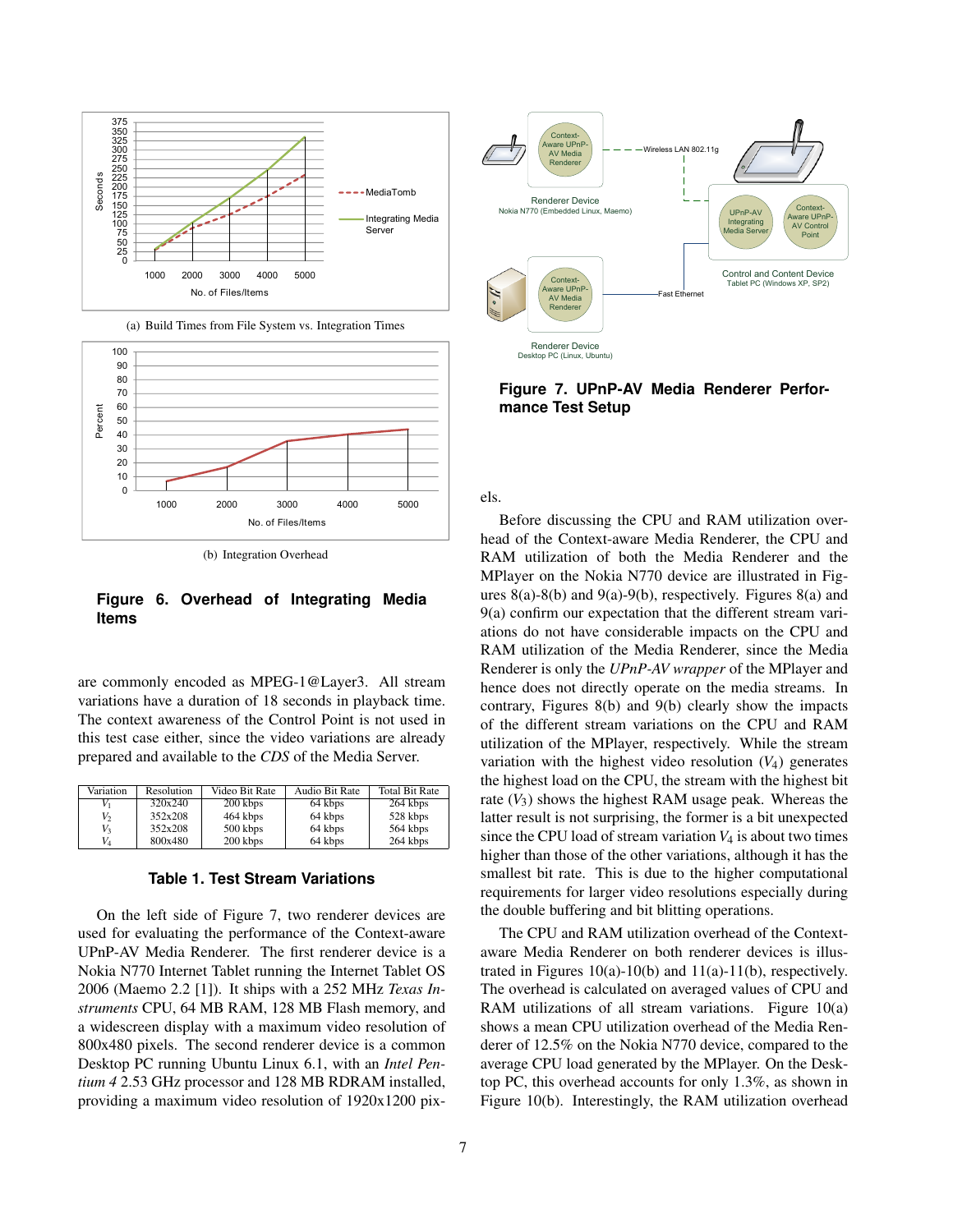

(b) MPlayer

#### **Figure 8. CPU Utilization on the Nokia N770**

shows a diametrical result. While the RAM utilization overhead of the Media Renderer on the Nokia N770 results in a mean value of  $66.8\%$  (see Figure 11(a)), the overhead on the Desktop PC accounts for 220%, as depicted in Figure 11(b). The latter result is due to the used *libupnp* library, which uses more dynamically linked libraries on the Maemo platform.

#### 6.2.2 Response Times to Context Queries

Figure 12 illustrates the response times (in msec) of calls to the *GetContextInfo* action in a run of 20 subsequent measurements on both, the Nokia N770 and the Desktop PC renderer devices. It is obvious that the execution of this action is much more expensive than other UPnP-AV actions like *SetAVTransportURI* or *Play*, which take about 10 msec on average. This is due to the dynamic collection of context information each time this action is called. On the Desktop PC the initial call to this action results in a response time of about 1.8 seconds. This is the time the renderer needs on this device when all context information is queried by either directly invoking system calls or by executing shell scripts. However, since some context information is static and does not change during the whole life cycle of the Renderer (like the manufacturer and the device model of the Device Pro-





1 3 5 7 9 11 13 15 17

Playback Time (in Seconds)

#### **Figure 9. RAM Utilization on the Nokia N770**

file), this static context information is only queried once and cached for later action calls. The caching of static context information results in a significant response time reduction of about 80% to about 350 msec.

In comparison to the Desktop PC, the Renderer on the Nokia N770 device does not show this kind of *slow start*. Although equipped with a much less powerful CPU and I/O subsystem, the Renderer on the Nokia N770 starts faster than that on the Desktop PC. This is due to the statical assignment of some context properties like screen resolution, text and voice input capabilities in the program code on the Nokia N770. This, of course, results in a much faster collection of the required context data.

# 7 Conclusions

0,00

This paper presented a novel approach of realizing context-aware multimedia services for domestic multimedia systems by using the *Universal Plug and Play Audio Visual* (UPnP-AV) technology. Since UPnP-AV is designed for local area networks, it is also suitable for multimedia multicasting and broadcasting scenarios. However, standard UPnP-AV does not provide means for tailoring multimedia content to different context properties like the user, device, or network profile. To overcome this drawback, an exten-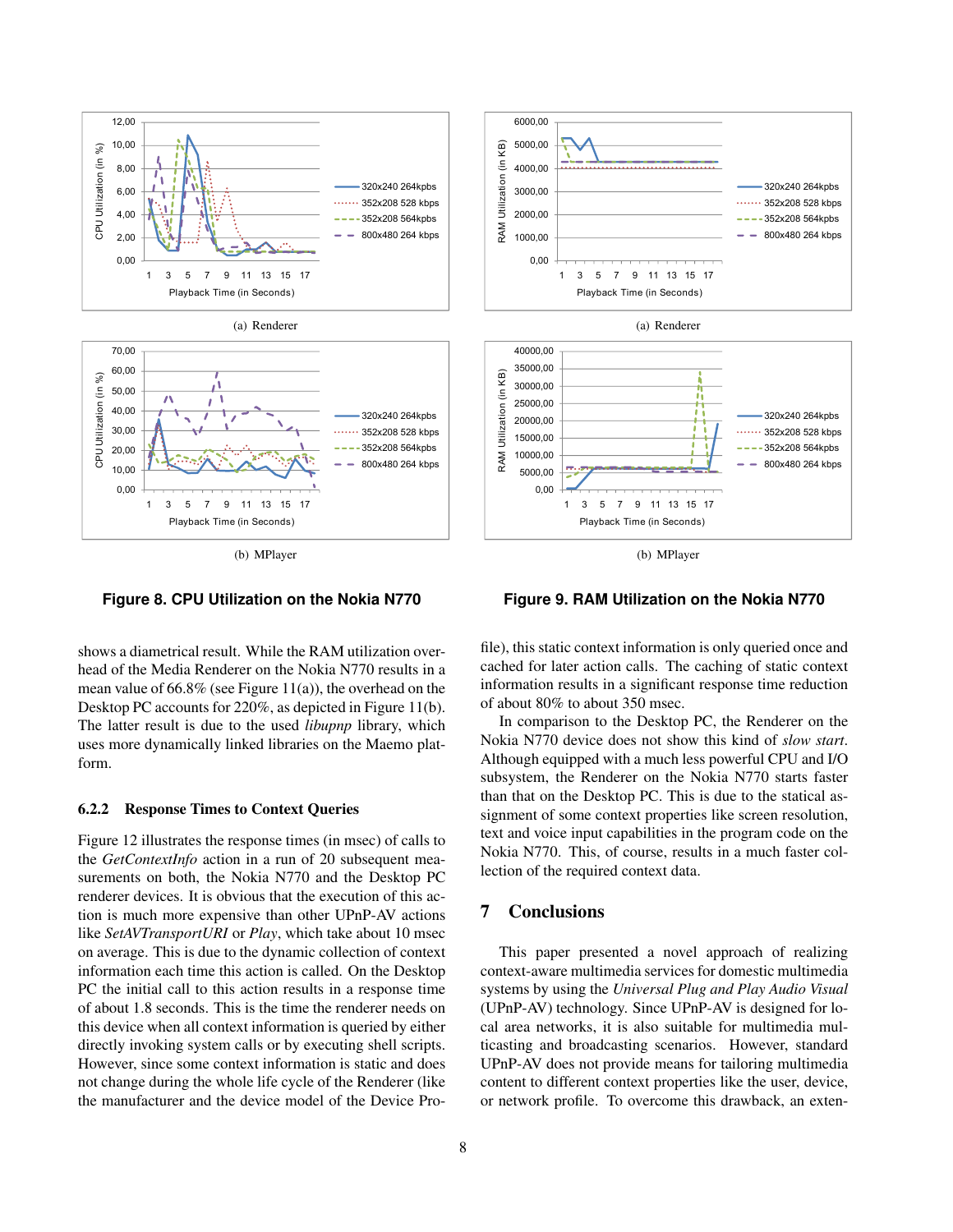





(b) Desktop PC

#### **Figure 10. CPU Utilization Overhead**

sion to the Media Renderer has been realized which enables the Control Point to periodically query context information from the Media Renderers. This *Usage Context* information in turn is used by the Control Point to customize media streams from the Media Server by the use of a Transcoding Media Cache (TMC). This approach allows to optimize the multimedia content to the needs of the user with respect to the constraints of her/his usage environment.

The second enhancement of this contribution to standard UPnP-AV is the development of an Integrating Media Server which integrates media items from all other Media Servers available on the local area network. This integration step provides a global view on all available multimedia content in the UPnP-AV network and allows the Control Point to perform fast queries on the available content. Finally, performance evaluations regarding the overhead of the integration step in the Integrating Media Server, as well as CPU and RAM utilization overheads of the Media Renderer implementation have shown that the overhead costs for achieving the benefits are rather low.

# **References**

[1] Maemo Community. Maemo. White Paper. http: //maemo.org/intro/white\_paper/, last visited on







(b) Desktop PC

#### **Figure 11. RAM Utilization Overhead**

June 17th, 2008.

- [2] PUPnP SourceForge Community. Portable SDK for UPnP Devices (libupnp 1.6.6). SourceForge.net Project. http://pupnp.sourceforge.net/, last visited on June 20th, 2008.
- [3] Anind K. Dey. Understanding and Using Context. *Personal Ubiquitous Computing*, 5(1):4–7, 2001.
- [4] International Organization for Standardisation. MPEG-21 Part 2: Digital Item Declaration Language (DIDL). ISO/IEC 21000-2, 2003.
- [5] International Organization for Standardisation. Information technology - Multimedia framework (MPEG-21) - Part 7: Digital Item Adaptation. ISO/IEC 21000- 7, 2004.
- [6] Dublin Core Metadata Initiative. Dublin Core Metadata Element Set, Version 1.1. DCMI Recommendation. http://dublincore.org/schemas/xmls/ qdc/2008/02/11/dc.xsd, last visited on June 25th, 2008.
- [7] European Telecommunications Standards Institute. Digital Video Broadcasting (DVB); A Guideline for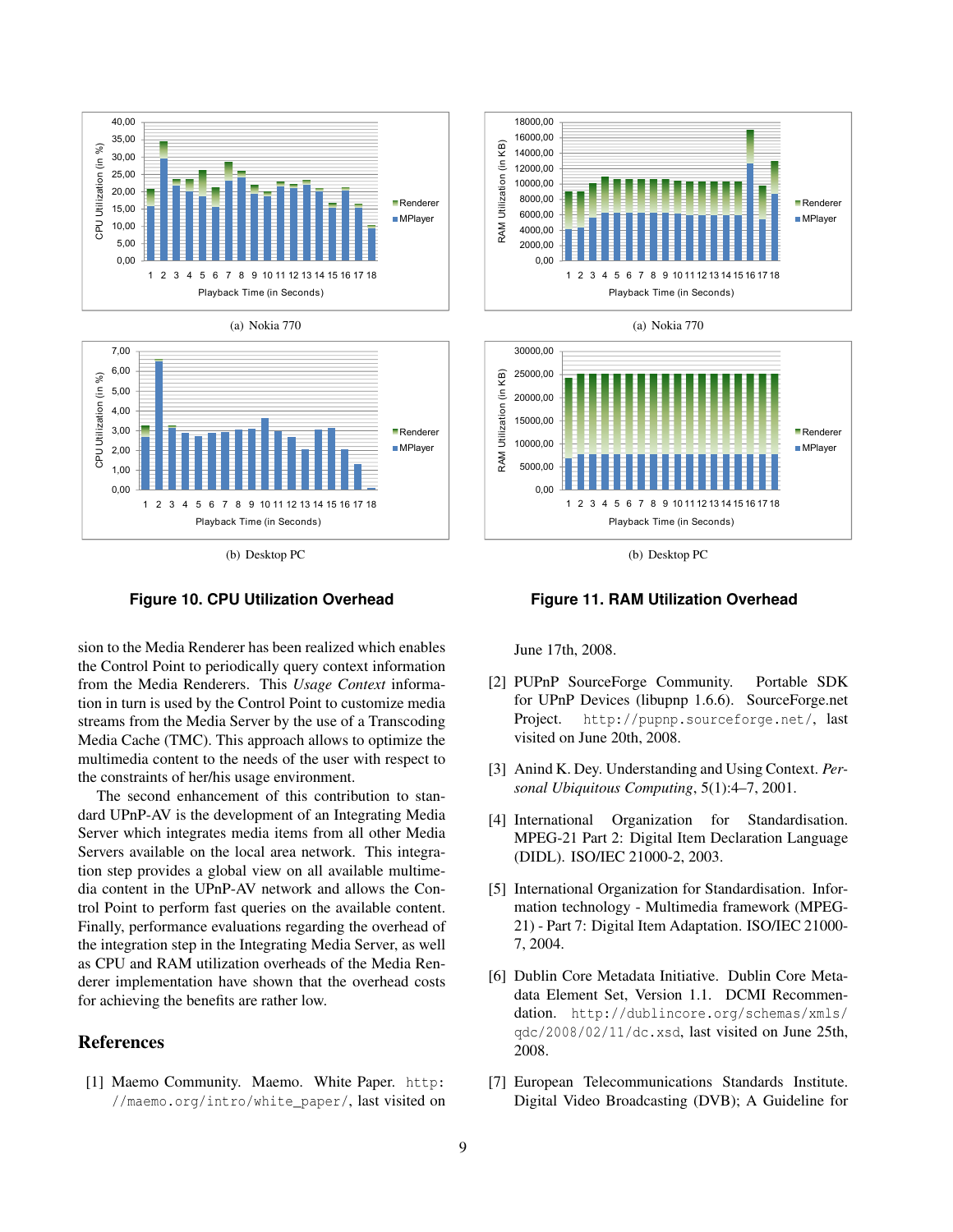

**Figure 12. Response Times to** *GetContextInfo* **Action Calls**

the Use of DVB Specifications and Standards. ETSI TR 101 200, September 1997.

- [8] European Telecommunications Standards Institute. Radio Broadcasting Systems; Digital Audio Broadcasting (DAB) to Mobile, Portable and Fixed Receivers. ETSI EN 300 401, April 2000.
- [9] European Telecommunications Standards Institute. Digital Video Broadcasting (DVB); Framing Structure, Channel Coding and Modulation for Digital Terrestrial Television. ETSI EN 300 744, June 2004.
- [10] European Telecommunications Standards Institute. Digital Video Broadcasting (DVB); Transmission System for Handheld Terminals (DVB-H). ETSI EN 302 304, June 2004.
- [11] European Telecommunications Standards Institute. Digital Audio Broadcasting (DAB); Guide to DAB standards; Guidelines and Bibliography. ETSI TR 101 495, January 2005.
- [12] European Telecommunications Standards Institute. Digital Video Broadcasting (DVB); Multimedia Home Platform (MHP) Specification 1.1.1. ETSI TS 102 812 V1.2.2, August 2006.
- [13] Intel R&D. Designing a UPnP-AV MediaServer. White Paper, July 2003. http://cache-www.intel. com/cd/00/00/21/87/218762\_218762.pdf, last visited on June 25th, 2008.
- [14] Intel R&D. Overview of UPnP AV Architecture: A Digital Media Distribution Technology for the Home. White Paper, July 2003. http://cache-www.intel. com/cd/00/00/21/87/218764\_218764.pdf, last visited on June 20th, 2008.
- [15] Michael Jakab, Michael Kropfberger, Michael Ofner, Roland Tusch, Hermann Hellwagner, and Laszlo Böszörmenyi. Metadata Integration and Media Transcoding in Universal-Plug-and-Play (UPnP) Enabled Networks. In 15*th Euromicro Conference on Parallel, Distributed and Network-based Processing (PDP)*, pages 363–372, Naples, Italy, 2007.
- [16] Julius Köpke, Roland Tusch, Hermann Hellwagner, and Laszlo Böszörmenyi. Context-aware Hoarding of Multimedia Content in a Large-scale Tour Guide Scenario: A Case Study on Scaling Issues of a Multimedia Tour Guide. In *International Conference on Signal Processing and Multimedia Applications (SIGMAP 2008)*, Porto, Portugal, 2008. to appear.
- [17] Michael Kropfberger, Roland Tusch, Michael Jakab, Julius Köpke, Michael Ofner, Hermann Hellwagner, and Laslzo Böszörmenyi. A Multimedia-based Guidance System for Various Consumer Devices. In 4*th International Conference on Web Information Systems and Technologies (WEBIST 2007)*, pages 83–90, Barcelona, Spain, 2007.
- [18] Sigrid Kuchler. An Extendable UPnP-AV Media Renderer. Master's thesis, University of Klagenfurt, Institute of Information Technology, August 2007.
- [19] Taejin Lee, Yong Ju Lee, Jae Hyoun Yoo, and Daeyoung Jang. Personalized Audio Broadcasting System through the Terrestrial-DMB System. In *International Conference on Consumer Electronics (ICCE 2007)*, pages 1–2, Las Vegas, USA, 2007.
- [20] Michael Ofner. Design and Implementation of a Context-aware UPnP-AV Control Point. Master's thesis, University of Klagenfurt, Institute of Information Technology, 2008. to appear.
- [21] Kwan-Jung Oh, Manbae Kim, Jae Sam Yoon, Jongryool Kim, Ilkwon Park, Seungwon Lee, Cheon Lee, Jin Heo, Sang-Beom Lee, Pil-Kyu Park, Sang-Tae Na, Myung-Han Hyun, JongWon Kim, Hyeran Byun, Hong Kook Kim, and Yo-Sung Ho. Multi-View Video and Multi-Channel Audio Broadcasting System. In *3DTV Conference (3DTV-CON 2007)*, pages 1–4, Kos Island, Greece, 2007.
- [22] Open Mobile Alliance. User Agent Profile Approved Version 2.0. OMA-TS-UAProf-V2\_0-20060206-A, February 2006.
- [23] Spyros Panagiotakis and Athanassia Alonistioti. Context-Aware Composition of Mobile Services. *IT Professional*, 8(4):38–43, 2006.